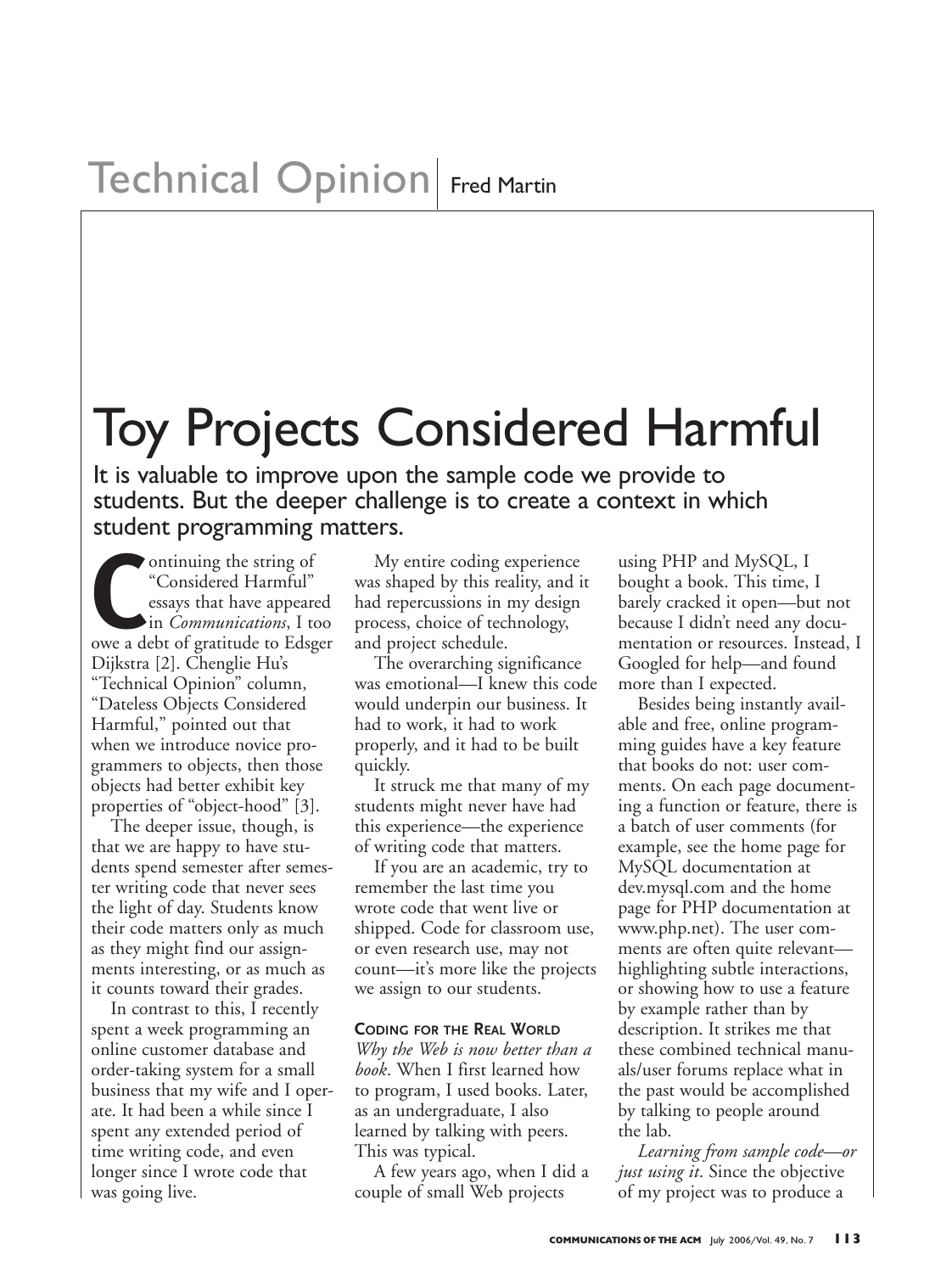## **Technical Opinion**

functional Web commerce system, it made sense to be expedient and reuse or adapt whatever code I could find.

For example, I had previously adapted a Perl script, formmail.pl, to our site. My current project was being done in PHP, and I postulated there must be a formmail.php script. I downloaded it and perused it for my needs.

It is important to note that this sort of code reuse, for commercial purposes, is legitimate only if authors allow it. Fortunately, much code that is published on the Web includes generous licenses. For example, the formmail.pl script "may be used and modified free of charge by anyone" as long as its copyright notice and authorship attributions are preserved [5].

Our new warehouse company provided a PHP script that produced the necessary XML file for transferring daily shipment data. This script was valuable, both practically and for my own learning. It both demonstrated a structure for a customer/order database—which I adopted—and it illustrated coding techniques of which I had been previously unaware.

Consider two notes on this. First, writing code from scratch is often the wrong way to go about getting something done. If someone has already written, published, and is giving away code, it can be much quicker to use it than to write your own (for example, by using standard programming libraries).

Second, it's great to learn from others' code. Well-written code can both illustrate good form and provide a meaningful context for demonstrating ideas. I would often much rather see a short example program than read an abstract (though complete) specification.

How would student programming projects change if assignments were structured like "find some code on the Web that's close to what I'm asking and extend it to accomplish the assignment" versus "implement this functionality"?

*On rapid prototyping*. My project was an exercise in rapid prototyping. I had budgeted a week. I planned to do the design while writing the code. The software tools I used—which typically are not favored in academic settings—were key to this approach.

*Interactive environments*. The project used HTML, PHP, and MySQL, all of which are highly interactive. With HTML and PHP, there is no compile step: you reload your code in your browser to see what it does.

My own coding style is to write a few lines of code and test them. I mean this quite literally; I would write 3 to 10 lines before rerunning the code. At first, this was to test my understanding of what was going on. Is this stuff working as I think it is?

But later, 3 to 10 lines represented the size of a small operational chunk of progress. I saw

no need to proceed to writing the next bit of code until the just-written bit was tested and operational.

Is this normal? For me, I can't imagine working any other way. But observing most of my students, this is deviant! Most students sit down and write one or several *pages* of code, then get it to compile, and then say, "it's done, but I still have to test it." Of course, they're nowhere near being done.

*A GUI that helps you learn*. I used a MySQL database, which includes both a command shell and a graphical front end (php-MyAdmin). Both let you design, build, and modify your database interactively. However, php-MyAdmin is more than your typical GUI, because it tells you what it's doing. Each time you use it, it generates a database query, and then displays it.

I generally do not like GUIs, and I now realize it's because they usually do the opposite: they accomplish some task by configuring something behind my back. Here, the expert knowledge built into the GUI teaches me while I am also getting something useful done.

*On untyped languages*. I know this is a sensitive issue, but I don't see how one cannot be "moved" by the experience of typing in PHP code and having it just work. Is that variable holding an integer? OK, sure. Is it a string? Sure. Is it holding a connection object? Of course. Is it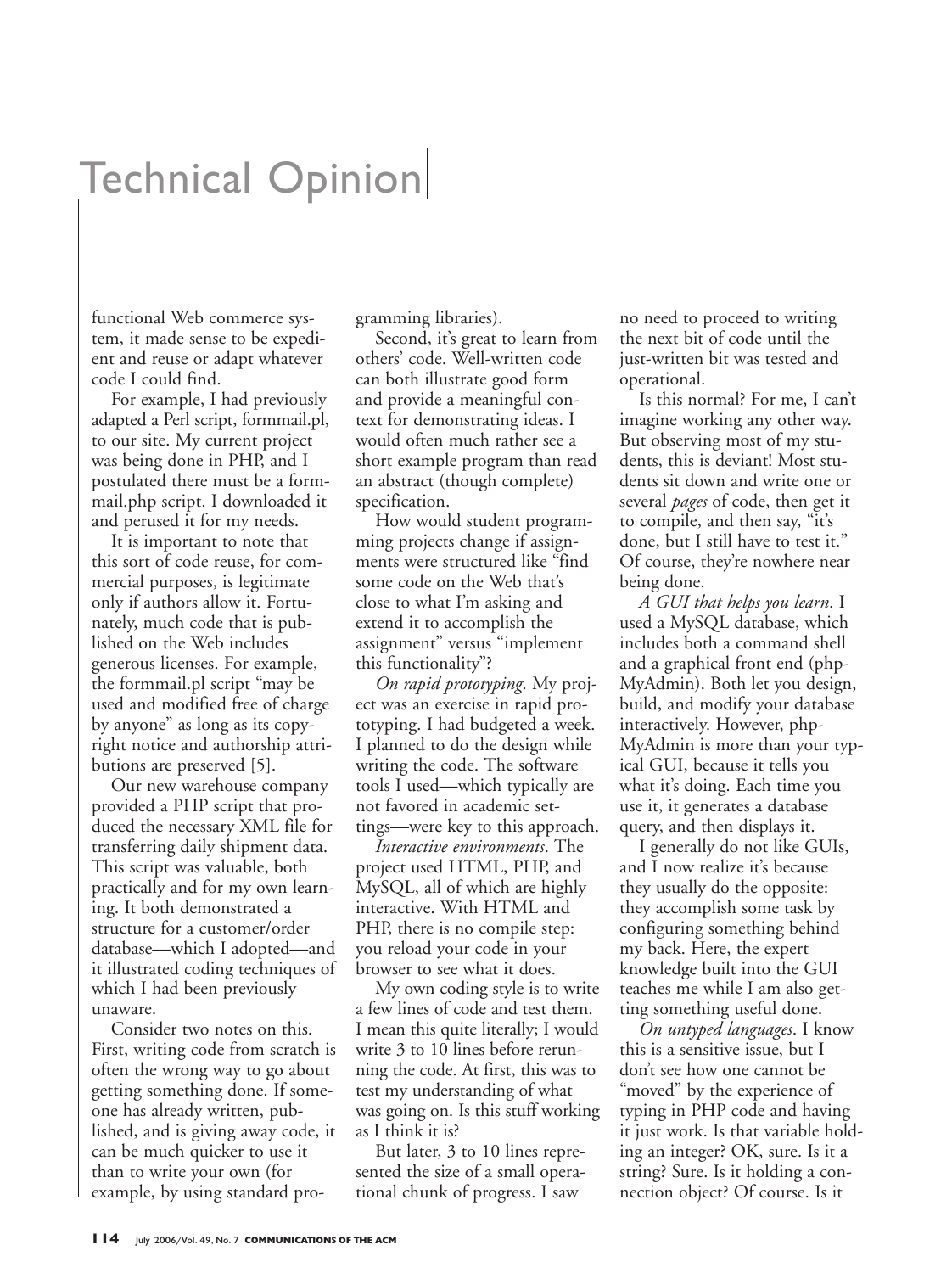holding a MySQL query result? Yes. What is that exactly? I don't care—I just know how to use it!

Yes—for big projects, one needs structured design principles and tools that help you validate your work.

But it is a powerful experience to write code that does complex

based on computer gaming. First students design a game; then they implement it [1]. In our robotics course, students design a robot to perform a specified task; the task is clearly defined, but the solution space is wide and varied. In a course module developed in collaboration with a

search to find problems. I want them to see that it's really helpful to have just a tiny bit of code running so that a particular concept or interaction can be understood.

In more traditional problemsolving assignments, I urge students to use rapid prototyping

## **I encourage students to be creative in reframing their problem based on their developing insights along the way.**

things with a minimum of effort. We shouldn't protect our students from this feeling of power and expressiveness—instead, we should encourage them to be exhilarated by it.

### **MAKING IT REAL IN THE CLASSROOM**

The challenge, then, is having "making it real in the classroom" not be a contradiction in terms. I have found approaches that make classroom projects feel more real to students, including the following:

*Students developing their own designs*. There is always a balance between providing assignments that are focused on particular curricular topics and ones that are more open-ended. Our goal as teachers, though, is always to have our students become invested in the work.

Assignments that support student design can be particularly successful. In my department, a colleague developed a two-semester software engineering course

social scientist, students create working concept prototypes around the theme of sustainable development [4]. Ultimately, when students finish a class thinking, "I built something this is mine," we have succeeded.

A benefit of design-based projects is that students are welcome to take advantage of whatever resources they can marshal, including using code located on the Internet. (As noncommercial users, even more code will be available to them.) By definition, their design is unique, and they will get further by leveraging published code and other work.

*Encouraging rapid prototyping*. Even if students are using traditional software tools, I encourage them to develop their code iteratively. In the classroom, I demonstrate ideas by writing 10 lines of C code, compiling it, and running it. Students help debug when something unexpected happens. I demonstrate debugging techniques like binary

techniques to help them understand the ideas they are working with. In the design-based projects, rapid prototyping is even more important. Here, students are framing a problem and then designing its solution. The interaction between framing and solving is crucial. I encourage students to be creative in reframing their problem based on their developing insights along the way. When students realize they can't do what they initially set out to do, I ask them to target a more refined, limited goal.

*A public performance*. Nothing motivates work like a deadline, especially one that involves other people showing up to see what you did. Public events can take a variety of forms; I've organized elimination-style robot competitions and mini-symposia where each student/team gets a short presentation slot. My current favorite is the open-house-style event, where students set up their projects, including poster boards,